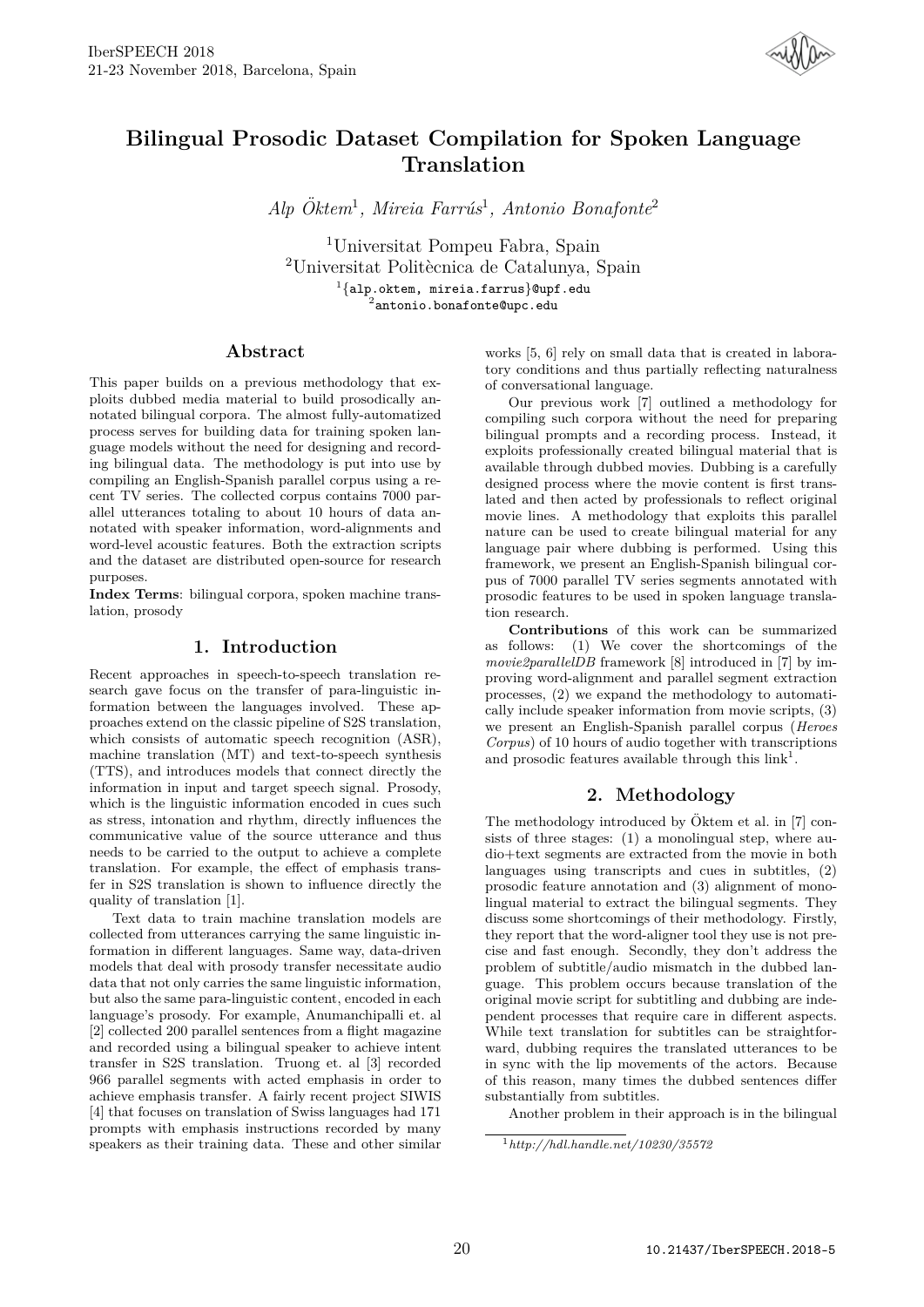

Figure 1: *Overall corpus extraction pipeline. Audio excerpts are first processed in each language and then aligned to obtain bilingual segments.*

segment alignment stage. In order to extract the parallel sentences from two languages, they first translate the sentences in one language to the other using a machine translation system. Then, sentences ordered in both languages are matched by selecting most similar pairs of sentences in terms of a translation scoring metric. As sentence structures can differ between two scripts, this approach employing an unreliable MT system can lead to mismatched segments.

This section explains how we addressed these shortcomings and also ensured the following requirements for the segments to be extracted: (1) They should contain the utterance of only one speaker, (2) transcriptions should be exactly what is being spoken in the audio, (3) it should have f0/intensity and speech rate information labeled on word level.

The overall scheme of the corpus extraction methodology is illustrated in Figure 1.

#### **2.1. Audio segment mining using subtitles**

Subtitles are the source for obtaining both (1) audio transcriptions, (2) timing information related to utterances in a movie. These information are contained in a standard *srt* subtitle file, entry by entry like the structure below:

```
00:00:09,980 --> 00:00:12,256
Please, tell me who I am,
\mathcal{P}00:00:12,540 --> 00:00:13,974
and what the future holds.
Where are we?
3
00:00:14,740 --> 00:00:16,572
-We're in New York.
-Where is everyone?
```
1

Each subtitle entry is represented by an index, time cues and the script being spoken at that time in the movie. The script portion can consist of multiple  $(\#2)$ , complete  $(\#2,3)$  or incomplete sentences  $(\#1)$  and from single  $(\#1,2)$  or multiple speakers  $(\#3)$ . Using only the time cues for extracting audio segments with complete sentences of a single speaker does not suffice.

For both the objective of obtaining word-level

prosodic features and for segmenting multi-speaker portions, we have used a speech-to-text aligner software. Multi-speaker segments were split from the words following speech-dashes. For merging incomplete segments, punctuation information was used.

#### **2.2. Speech-to-text alignment**

For speech-to-text alignment, we used the open-source tool *Montreal Forced Aligner* (MFA) [9]. Forced alignment process is built on an automatic speech recognition system and requires its own acoustic models and a pronunciation dictionary. Although pre-trained models for both English and Spanish is provided through the tool's website<sup>2</sup>, Spanish pronunciation dictionary isn't openly available. For this reason, we have created a Spanish pronunciation dictionary<sup>3</sup> that uses the same phoneme set as MFA using word list from the open-source spell checker tool *ISpell*<sup>4</sup> and obtaining their phonetic transcriptions using *TransDic*<sup>5</sup>.

#### **2.3. Speaker annotation through scripts**

Movie scripts, which contain dialogue and scene information, are valuable pieces of information for determining the segment speaker labels. Scripts follows approximately the same format: Actor/actress name is followed by the line they say. And in between, there might be non-spoken information in brackets. An example excerpt from a movie script of TV series Heroes is given below:

| Claire: What did you do? What the hell is going |
|-------------------------------------------------|
| on?                                             |
| [Caption: Manhattan 16 years ago]               |
| Noah: (in Japanese) We think she died in the    |
| fire.                                           |
| Claire: Dad? (Hiro covers her mouth to be quiet |
|                                                 |
| Kaito: (in Japanese) Once again. Not a request. |
| (Kaito hands baby Claire to Noah.)              |

Unlike subtitles, scripts don't have timing information. In order to map subtitle segments with the speaker information we followed an automatic procedure. We first removed all non-spoken text, which is included in brackets. Then, speaker tags and corresponding lines are extracted with regular expressions depending on the format of the script. Next, segments coming from subtitles are mapped one by one to lines in the script. If 70% of the words in a subtitle segment is included in a script turn, then the segment is labeled with the speaker of that turn. We found this metric to successfully label 95% of the segments.

Scripts are usually only available in the original language. The dubbed language segments are labeled the same as their matches after the alignment step.

 $2$ https://montreal-forced-aligner.readthedocs.io/ <sup>3</sup>Resource available in: https://github.com/TalnUPF/ phonetic\_lexica

 $4$ https://www.gnu.org/software/ispell/

<sup>5</sup>https://sites.google.com/site/juanmariagarrido/ research/resources/tools/transdic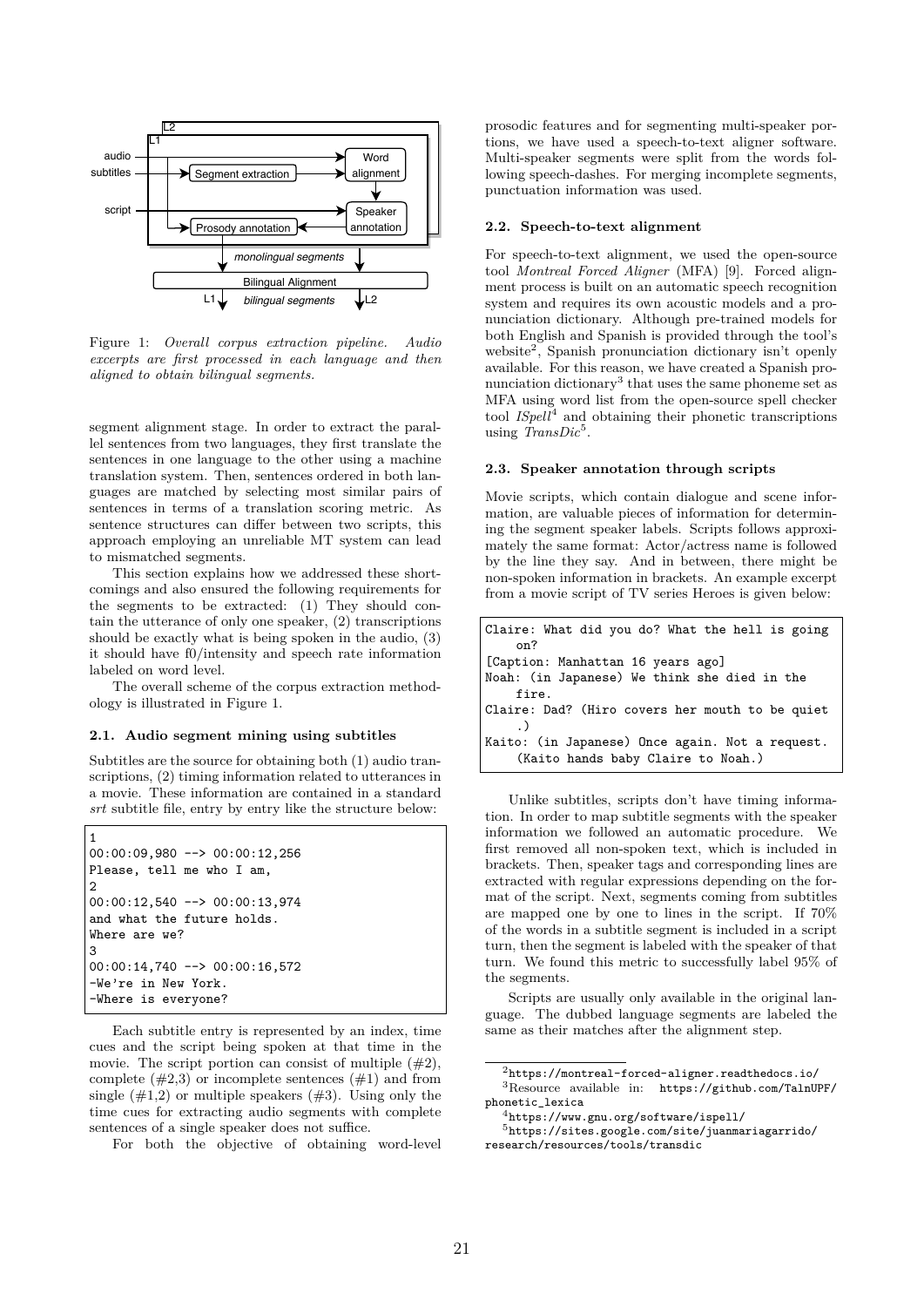#### **2.4. Word-level acoustic feature annotation**

Each word in the extracted segments is automatically annotated with the following acoustic features: mean fundamental frequency (f0), mean intensity, speech rate and silence intervals (pauses) before and after. The first two features are extracted with the *ProsodyTagger* toolkit [10] built on *Praat* [11]. Pause information is calculated from word-boundary information and speech rate is calculated using:

$$
word\ speech\ rate = \frac{\#syllables\ in\ word}{word\ duration} \tag{1}
$$

To represent speaker independent, perceptual acoustic variations in the segments, both f0 and intensity values are converted into logarithmic semitone scale relative to the speaker norm value. Thus, speaker mean values were represented by zero values in both cases. Semitone values are calculated with the corresponding formula:

$$
semitone(x, norm) = 12 * \log(\frac{x}{norm})
$$
 (2)

#### **2.5. Cross-lingual segment alignment based on subtitle cues**

The first three methodologies presented in this section dealt with extraction of segments in each language. This subsection explains how segments extracted for each language are aligned to create the bilingual segment pairs.

We have developed an aligning process based on timing information of the extracted segments. Note that the segment alignments can be one-to-one, one-to-many, many-to-one or many-to-many depending on the sentencing structure in the subtitles. To create our own alignment algorithm based on time cues, we first defined a metric that measures the correlation percentage between two sets of ordered segments  $S = \langle s_1, ..., s_N \rangle$  and  $E = \langle e_1, ..., e_N \rangle$ :

$$
segments\, constant) = max(0, \frac{correlating}{span} \times 100) \tag{3}
$$

$$
correlating = min(e_N^s, s_N^e) - max(s_1^s, s_1^s) \qquad (4)
$$

$$
span = max(e_N^e, s_N^e) - min(e_1^s, s_1^s)
$$
 (5)

where  $e_x^s$  and  $e_x^e$  denote the starting and ending time of the  $x^{th}$  segment in set E,  $s_x^s$  and  $s_x^e$  denote the starting and ending time of the *x th* segment in set S.

The alignment procedure is as follows: Two indexes  $i_E$ ,  $i_S$  are kept which slide through the segments of each language. First, segments corresponding to each index are checked if they correlate more than the *TSure* threshold. If they do, they are assigned as a one-to-one matched pair. If not, the possibilities of one-to-many, many-toone or many-to-many matches are considered. This is done through computing the correlations between combinations of the current and two following segments and selecting the most correlating segment set pair. While considering combinations of the segments it is made sure that two merged segments belong to the same speaker and are not more than 10 seconds far from each other. If the combined segment set pair with highest correlation has a correlation of more than *TMerged* threshold, then the combinations are merged into one segment and paired with each other.

Although the *TSure* threshold catches most of the one-to-one mapping segments, we realized that many of them fall below this threshold even if they map. So, we added another decision step that if one-to-one mapping correlation scores higher than merged pairings and it scores above a *TOK* threshold, then it is preferred as a matched pair.

#### **2.6. Output format**

We needed to store the corpus segments in a convenient way to use with machine learning based applications. We used the *Proscript* library [12] for storing the enhanced transcripts. This library makes it possible to store and manipulate speech transcript related data. The segments are stored in *csv* files that keep the information listed in Table 1. A csv file containing all the segments is created for each episode as well.

Table 1: *Segment information kept in a Proscript format csv file.*

| Information | Details                            |
|-------------|------------------------------------|
| word        | tokenized                          |
| id          | unique word id                     |
| timing      | start and end times                |
| pause       | coming before and after            |
| punctuation | attached to beginning and end      |
| fO          | in Hertz and log-scale (semitones) |
| intensity   | in Decibels and log-scale          |
| speech rate | relative to syllables              |

# **3. Compiling the Heroes corpus**

We put our methodology into practice by compiling a corpus from the science fiction TV series *Heroes*<sup>6</sup>. Originating from United States, Heroes ran in TV channels worldwide between the years 2006 and 2010. The whole series consists of 4 seasons and 77 episodes and is dubbed into many languages including Spanish, Portuguese, French and Catalan. Each episode runs for a length of 42 minutes.

We chose this series as we had access to the DVD's with Spanish dubbing. Also, we found it to have the Spanish subtitles closest to the Spanish dubbing scripts among other series.

#### **3.1. Raw data acquisition**

The DVD's of the series were obtained from the Pompeu Fabra University Library. Episodes were extracted using the Handbrake software and were saved as Matroska format (mkv) files. Mkv files can hold multiple channels of audios and subtitles embedded in it like DVDs. In order to run our scripts we first needed to extract the audio and subtitle pairs for both languages. Audio is extracted using the *mkvextract* command line tool<sup>7</sup>. As subtitles were embedded as bitmap images in the DVD, we had to

<sup>6</sup>Produced by Tailwind Productions, NBC Universal Television Studio (2006-2007) and Universal Media Studios (2007- 2010)

<sup>7</sup>https://mkvtoolnix.download/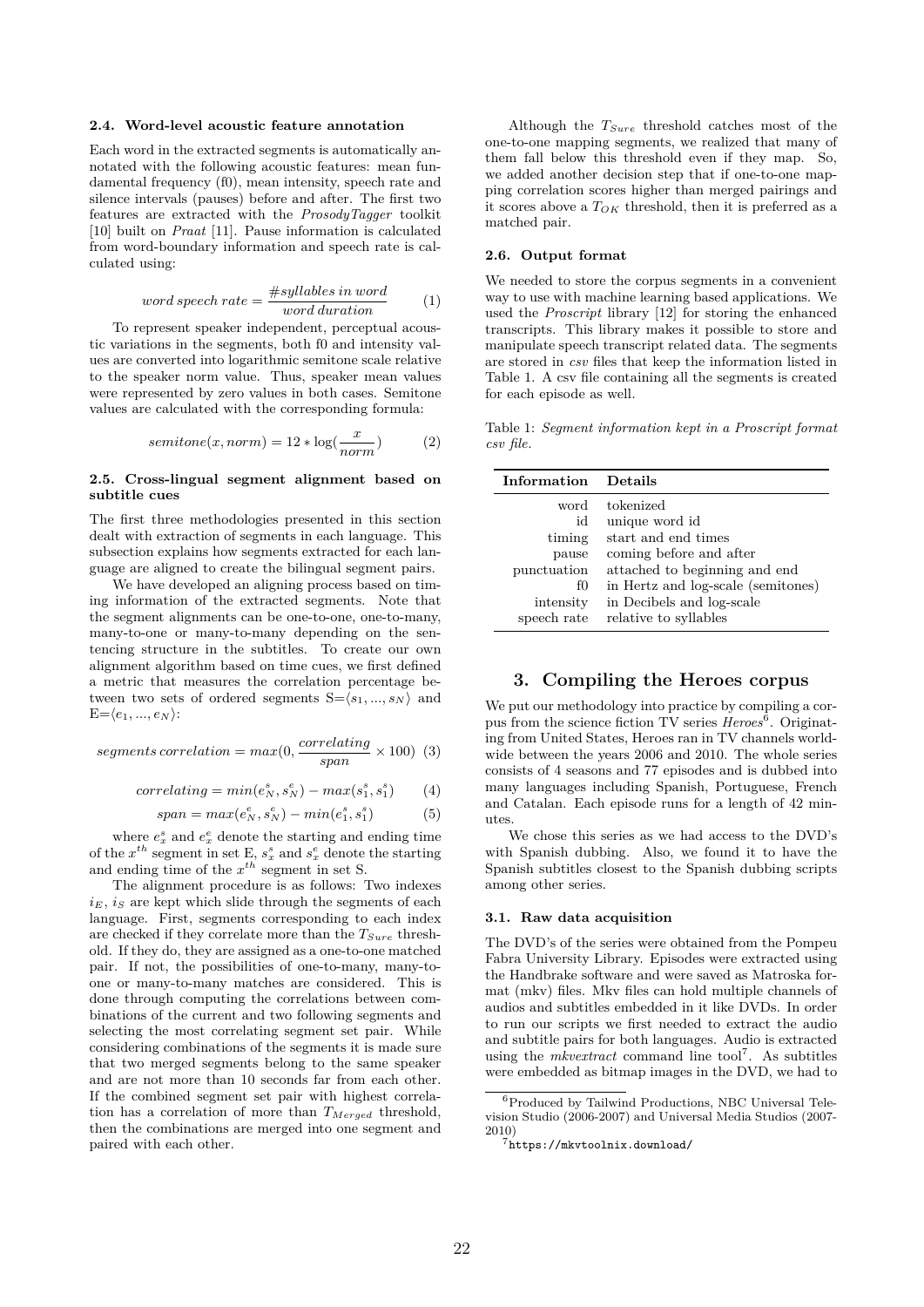run optical character recognition (OCR) in order to get srt format subtitles. As OCR is an error-prone process, the resulting srt files needed to be spell checked.

We collected English and Spanish audio of 21 episodes totaling to 25 hours of raw audio and their corresponding subtitles. The episode scripts were obtained from a fansite in the Internet<sup>8</sup>.

#### **3.2. Manual subtitle correction work**

A speech corpus necessitates properly transcripted speech segments. Our method is based on obtaining transcriptions from subtitles. Although subtitles are highly reliable sources for obtaining proper transcriptions in the original language of the movie, this is not the case in the dubbed languages. This is due to the fact that dubbing transcript needs to satisfy visual alignment such as lip movements, whereas subtitles do not. Also, subtitles are often done in a more concise way to facilitate easy reading. In our case, we observed that the Spanish subtitles were matching the Spanish audio in approximately 80% of the cases. To accommodate this issue, we manually corrected the Spanish subtitles to match with the Spanish audio. Both subtitle transcripts and timestamps had to be corrected. This process was done using a subtitle editing program  $Aegisub<sup>9</sup>$ .

An advantage the manual correction process gives is the opportunity to filter out unwanted audio portions that would end up in the corpus. Subtitle segments that contained noise and music, overlapping or unintelligible speech and speech in other languages (e.g. Japanese) were removed during this process. The spell checking and timestamps and script correction of 21 episodes was done by two annotators and took 60 hours in total.

#### **3.3. Heroes corpus in numbers**

We present the statistics of the first preparation sprint of *The Heroes Corpus*. 21 episodes from season 2 and season 3 were processed. The totaled audio durations of 7000 parallel segments approaches 10 hours (see Table 2). Counts of several linguistic units in the final parallel corpus are presented in Table 3. A summary of how much of the content in one episode ended up in the dataset in average is presented in Table 4.

|                                       | English    | Spanish    |  |  |
|---------------------------------------|------------|------------|--|--|
| <i>Total duration</i>                 | 4:45:36    | 4:43:20    |  |  |
| <i>Avg.</i> duration/seqment          | 0:00:02.44 | 0:00:02.42 |  |  |
| Table 2: Corpus duration information. |            |            |  |  |

|                             | English | Spanish |
|-----------------------------|---------|---------|
| # words                     | 56320   | 48593   |
| # tokens                    | 72565   | 63014   |
| # sentences                 | 9892    | 9397    |
| $Avg. \# words/sentence$    | 5.69    | 5.17    |
| $Avg. \# words/segment$     | 8.04    | 6.94    |
| $Avg. \# sentences/segment$ | 1.41    | 1.34    |

Table 3: *Word, token, sentence counts and average word count for parallel English and Spanish segments.*

|                                    | English | Spanish |
|------------------------------------|---------|---------|
| $Avg. \# sentences (subtitles)$    | 647     | 554     |
| $Avg. \# sentences$<br>(extracted) | 628     | 513     |
| Avg. $#$ segments                  | 526     | 459     |
| Avg. $\#$ parallel segments        | 334     |         |
| $\overline{1}$                     |         |         |

Table 4: *Averages numbers for each episode.*

# **4. Discussion**

The first version of the Heroes corpus shows that our automated method for bilingual corpus building is successful in terms of the quality of the segments extracted. Our manual inspections show that the segments are correctly aligned and the transcriptions are correctly stored with the audio segments.

The Spanish subtitle correction task was the only time-consuming part of the whole process. However, it showed that it is also useful for obtaining clean parallel segments. Subtitle segments that were removed during the correction process ensured the elimination of unwanted audio portions.

We can interpret Table 4 to show us the amount of information loss at various stages. The first one being the word-alignment process where in average 5% of the sentences are lost due to the failure of the word aligner in segmenting words. We found out that many of the segments that are lost this way were either noisy or erroneous. The biggest loss happens at the stage of alignment where in average 30% of the segments in each language are left unaligned. This percentage is directly affected by the alignment parameters explained in Section 2.5. For example, selecting a lower *TSure* leads to detecting more aligned segments but also to more mismatches. A similar logic applies to *TOK*. Also, choosing a lower *TMerged* leads to more coverage of the sentences but more as combinations with others, leading to fewer and longer segments. After experimenting with a handful of parameter combinations, we decided on this configuration for obtaining the corpus presented in this paper:  $T_{Sure} = 70\%$ ,  $T_{Merged} = 80\%$  and  $T_{OK} = 30\%.$ 

### **5. Conclusions**

We have presented an English-Spanish bilingual corpus of dubbed TV series content. The corpus that consists of 7000 parallel audio segments with transcriptions and annotated prosodic features is made openly available. We hope both our methodology and the corpus we compiled be useful for the speech-to-speech translation research community.

### **6. Acknowledgements**

Special thanks to annotators Sandra Marcos Bonet and Laura Gómez Fisas for their work during the Spanish subtitle correction process. The annotation work carried by the annotators was financed with the 2018 Maria de Maeztu Reproducibility Award from Department of Information and Communication Technologies of Universitat Pompeu Fabra received by the first author. The second author is funded by the Spanish Ministry through the *Ram´on y Cajal* program.

<sup>8</sup>https://heroes-transcripts.blogspot.com/  $9$ http://www.aegisub.org/